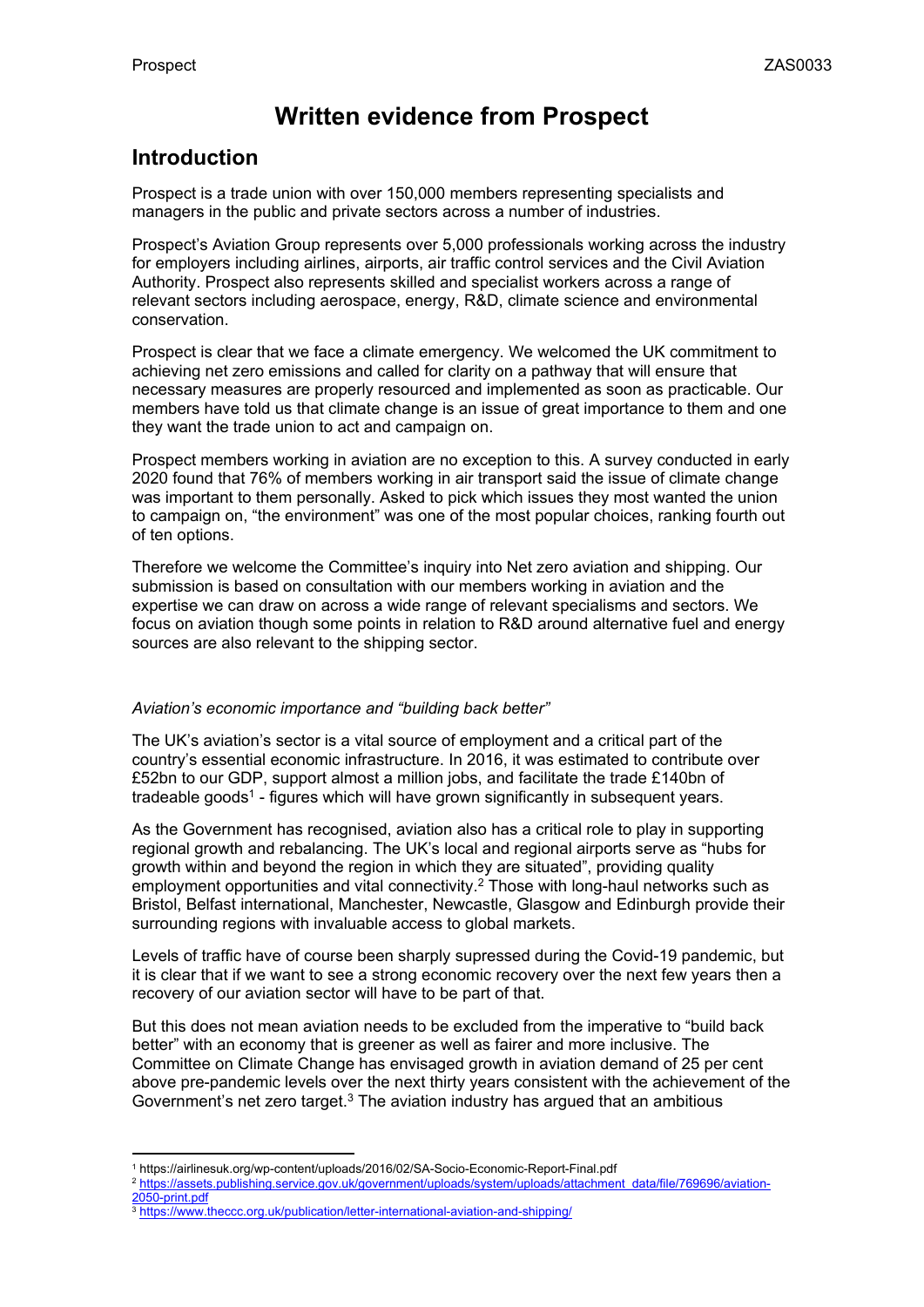decarbonisation "road map" could render a 70 per cent growth in passengers consistent with reducing net carbon emissions to zero.<sup>4</sup>

But for these futures to be possible we need decisive action now. The rest of this submission highlights some areas of particular importance for Prospect members. It is not intended to serve as a comprehensive overview of what needs to be done, but to highlight where our members see particular obstacles and opportunities.

#### *Air traffic management and airspace modernisation*

Prospect members working at National Air Traffic Services are acutely aware of the importance of air traffic management and airspace design to improving fuel efficiency and thereby reducing emissions.

It has been estimated that modernising airspace in the UK offers the potential to reduce future CO2 emissions by around 10 to 20 per cent by 2050. It would also allow the aviation industry to deliver a further £29 billion to the UK economy and create nearly 116,000 more jobs by 2035.<sup>5</sup>

This is work that requires upfront investment in skills, technology, R&D and the complex work involved in testing and embedding new procedures and ways of working alongside the provision of an ongoing air traffic navigation service.

However NATS's capital programme had to be paused and rescheduled in 2020 as a result of financial pressures resulting from the severe contraction of air travel during the Covid-19 pandemic, despite this being in many ways an optimal time to push ahead with necessary changes.

Prospect campaigned in 2020 for Government support to enable this work to go ahead and, ideally, accelerate, $6$  and were pleased to see the Government finally take action in March this year.<sup>7</sup>

Going forward, we believe this work needs to be given much greater public priority and Government support to ensure that it is not impeded or compromised by the commercial pressures faced by NATS as a privatised entity reliant on revenues provided by airlines and held to a tight cost-control regime by its economic regulator the Civil Aviation Authority.

# *The role of regional airports*

It's particularly important that the important role of regional airports in reducing aviation emissions is not overlooked.

Regional airports are key partners in the Airspace Change Organisation Group established to coordinate the reforms needed to reduce the environmental impact of UK flights. Investment in regional airports' infrastructure and technology (such as taxi ways, highspeed turn-offs or improved tower and arrival management technology) can also have a big impact on fuel efficiency and carbon emissions – at the same time as improving their service to businesses and consumers and strengthening their role in supporting rural communities and regional economies.

Regional airports are also typically in a better position to accommodate business and consumer demand while avoiding levels of land traffic congestion that, it should be noted, can be a significant additional environmental impact of larger national airports.

<sup>4</sup> https://www.sustainableaviation.co.uk/wp-content/uploads/2020/02/SustainableAviation\_CarbonReport\_20200203.pdf <sup>5</sup> https://www.ourfutureskies.uk/media/b1nfazlo/our-future-skies-modernising-the-uk-s-infrastructure-in-the-sky-webversion-final-170320.pdf

<sup>6</sup> https://library.prospect.org.uk/download/2020/00694

<sup>7</sup> https://www.gov.uk/government/news/55-million-to-drive-improvements-to-uks-motorways-in-the-sky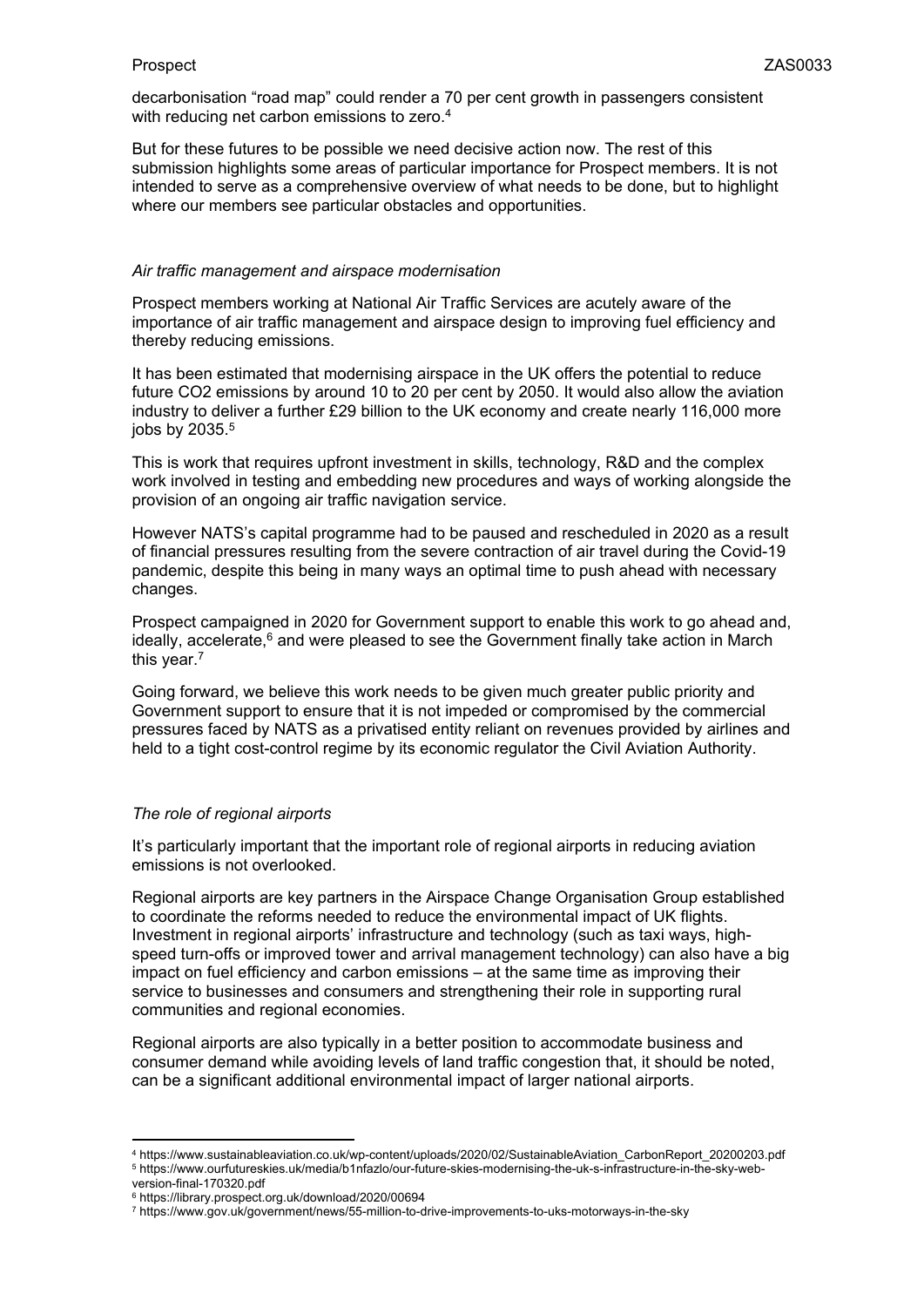However, as is well known, regional airports, which on the current model are heavily reliant on passenger-related revenue (such as car parking and retail) to cover fixed running costs (which cannot be flexed in line with traffic levels) have been particularly hard hit by the travel restrictions resulting from the Covid-19 pandemic. It is essential not only that they survive but that they are able to invest so that they can make their vital contribution to a more sustainable future for the industry as a whole. Prospect has advocated a Capacity Retention Scheme ensuring financial support where needed to ensure regional airports can continue to play their role as essential economic infrastructure and key contributors to the decarbonisation agenda.<sup>8</sup>

#### *Aerospace R&D*

Aerospace R&D is another critical variable determining the fuel efficiency and carbon emissions of aviation, as well as an area that delivers significant spillover benefits to the rest of the economy including comparatively well-paid manufacturing jobs that boost productivity.<sup>9</sup>

The Government's own analysis suggests that a key obstacle could be a shortfall of investment by the aerospace sector which is "made even more likely by the huge financial impact of Covid-19 on the aviation industry".<sup>10</sup> In fact ONS data indicates that even before the pandemic hit, UK investment in aerospace R&D has been drifting downwards for much of the past decade, from (in real terms) over £2.5bn in 2007 to around £1.75bn in 2019.



Of course this measure, which includes both civilian and defence-related aerospace R&D, includes activities not necessarily directed to emission reduction, but clearly the maintenance and development of relevant capacity and skills, from engineering know-how to testing facilities, is a key factor here. Moreover many of the technologies now recognised as critical to reducing the carbon emissions of commercial aviation, from improved airframe design to advanced avionics and electrification, were originally developed for other

<sup>9</sup> https://www.ati.org.uk/media/ufvdpces/ati-insight\_13-spillovers.pdf

11 Prospect analysis of

<sup>8</sup> https://library.prospect.org.uk/download/2020/00689

<sup>10</sup> https://assets.publishing.service.gov.uk/government/uploads/system/uploads/attachment\_data/file/1002163/jet-zeroconsultation-evidence-and-analysis.pdf

https://www.ons.gov.uk/economy/governmentpublicsectorandtaxes/researchanddevelopmentexpenditure/datasets/ukbu sinessenterpriseresearchanddevelopment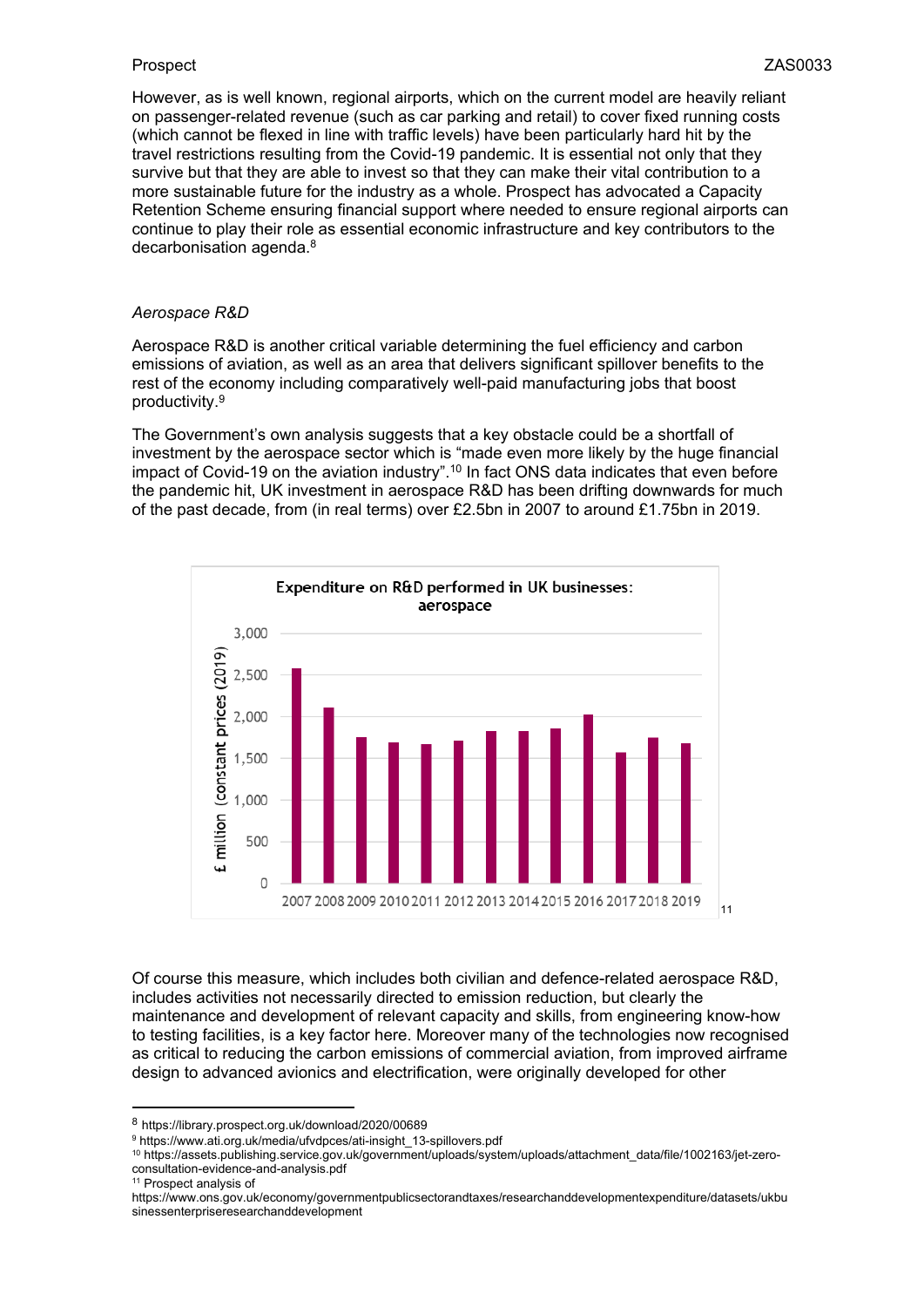purposes, often on the military side. Examples include "flying wing" designs first used in the Second World War that are now viewed as an important way to cut fuel consumption of civil aircraft, or advances in "fly-by-wire" control systems that enable lighter aircraft with greater design flexibility. Today specialists from BAE Systems' military aircraft business are working with academic scientists to explore what can be learned from Peregrine Falcons for designing more fuel-efficient aircraft.<sup>12</sup>

The Government's commitment to boost R&D in the public and private sectors over the coming years could help reverse this trend. "Clean growth" is one of the four "Grand Challenges" guiding the allocation of the Industrial Strategy Challenge Fund, as is the "future of mobility" within which the "future flight challenge" is said to be investing "up to" £125 million to develop greener ways to fly", matched by £175m from industry.<sup>13</sup>

The Government has also recently announced, through the Aerospace Technology Institute Programme, £42.3 million of public funding, matched by an equivalent amount from the private sector, towards a liquid hydrogen propulsion system begin developed by GKN Aerospace, ZeroAvia's zero-emissions engines, and an electrified propulsion system being developed by Blue Bear Systems Research.<sup>14</sup>

Prospect is also pleased to represent many members at Highlands and Islands Airport Limited which is leading the development of a Sustainable Aviation Test Environment enabling a range of new technologies to be trialled in short-haul flights, supported with around £1.8m from Innovate UK.<sup>15</sup> HIAL's plans to close a number of air traffic control towers in the islands, with consequent threat to jobs and skills, are therefore a particular cause for concern.

But even these commitments amount to barely half of the real terms fall in total annual aerospace R&D since 2007. The Sustainable Aviation Commission has warned that funding for the Aerospace Technology Institute is half what is needed "to enable the UK to become a world leader in developing more efficient engines as well as hybrid, electric and hydrogen aircraft".<sup>16</sup>

This lends weight to the judgment of the Government's arms-length Industrial Strategy Council that the ISCF "may need to be scaled-up, perhaps significantly, if the Grand Challenges are to make significant progress".<sup>17</sup>

Unfortunately however the Government this year disowned its previously published Industrial Strategy (abolishing the Industrial Strategy Council that subjected its delivery to independent scrutiny), leaving the status of the "Grand Challenges" even more unclear.

# *Alternative fuels*

It has been estimated that the UK Sustainable Aviation Fuel (SAF) industry has the potential to support the UK economy with up to £930 million annual GVA and 6,500 jobs across seven regional and coastal locations across the country.<sup>18</sup>

The Government has sought to support the development of production plants turning waste into SAF in locations including Tees Valley, Ellesmere Port and Lincolnshire with £15 million of public funding.<sup>19</sup> Innovate UK has also worked with industry partners to test

<sup>12</sup> https://www.baesystems.com/en/article/research-work-on-peregrine-falcons-inspires-future-aircraft-technologies <sup>13</sup> https://www.ukri.org/our-work/our-main-funds/industrial-strategy-challenge-fund/future-of-mobility/future-flight-

challenge/ <sup>14</sup> https://www.ukri.org/news/84-million-green-aviation-technology-boost/

<sup>15</sup> https://gtr.ukri.org/projects?ref=75903#

<sup>16</sup> https://www.sustainableaviation.co.uk/wp-content/uploads/2020/10/Sustainable-Aviation-CSR-Submission-FINAL-240920.pdf

<sup>17</sup> https://industrialstrategycouncil.org/sites/default/files/attachments/ISC%20Annual%20Report%202020\_0.pdf

<sup>18</sup> https://airlinesuk.org/wp-content/uploads/2021/07/Aviation-Jobs-in-Great-Britain.pdf

<sup>19</sup> https://www.gov.uk/government/news/household-waste-and-sewage-to-be-used-in-jet-fuel-production-as-governmentmakes-world-leading-sustainable-aviation-fuel-commitments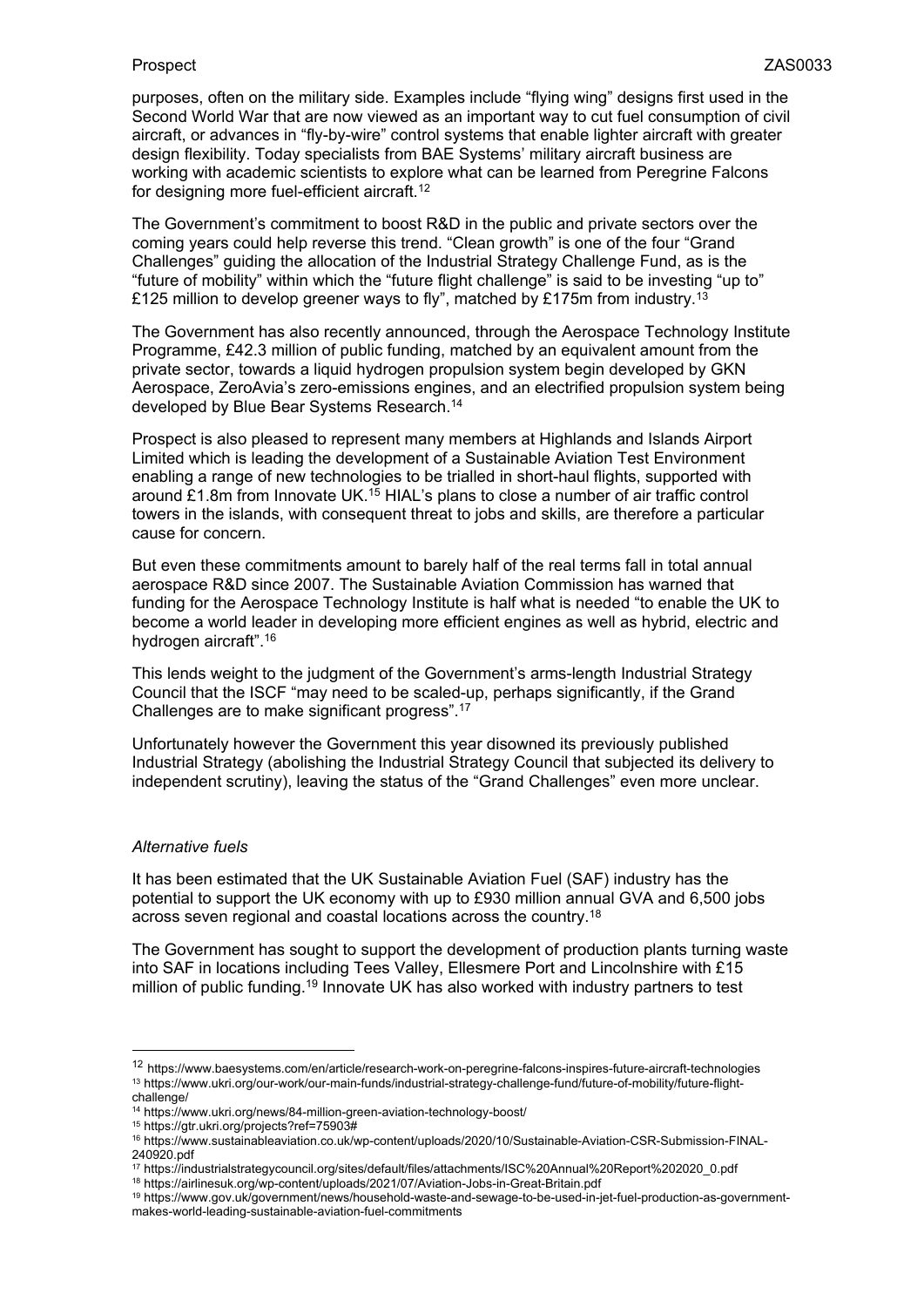technologies for converting waste into a biofuel that could be suitable for use in commercial aircraft.<sup>20</sup>

The Engineering and Physical Sciences Research Council also plays an important role in enabling research into hydrogen and alternative energy. As well as university-based projects this has supported work at STFC laboratories,<sup>21</sup> such as the Green Ammonia Demonstrator at the Rutherford Appleton Laboratory in Oxford.<sup>22</sup> STFC is working with industry partners at the Harwell Campus on ways of turning green ammonia into fuel for zero-emission aircraft (as well as shipping).<sup>23</sup>

But again it must be asked whether this is of a scale sufficient to meet the urgency of the challenge. The Sustainable Aviation Coalition has warned that SAF "will not happen without additional financial support from the Government", calling for £500 million of Government support over three years "to support SAF commercialisation and R&D".<sup>24</sup>

Many of these initiatives may also be impacted by Treasury-imposed constraints on the ability of public sector research establishments and institutes to recruit and retain the skills and expertise they need. The business department acknowledged some years ago that many of its agencies and partner organisations had "cited the two-year pay freeze and subsequent 1 per cent pay cap as causing problems to business delivery, particularly in specialist areas, such as science, engineering and IT".<sup>25</sup> The STFC has repeatedly warned of difficulties "recruiting and retaining staff in Scientific, Engineering and Technology (SET) roles".<sup>26</sup>

This was highlighted as a serious impediment by a former science minster Lord Willets last year; <sup>27</sup> since then the Government has imposed a pay freeze that will have made the problem worse.

Prospect has also called for a national hydrogen strategy that could meet the challenge of developing hydrogen-based solutions to decarbonising air travel as well as a host of other energy, transport and industrial needs, in the process creating new and sustainable high quality jobs in these sectors.<sup>28</sup> Repeated delays to the publication of the Government's published Hydrogen Strategy are therefore a serious cause for concern,<sup>29</sup> not least because of the potential blight on much-needed private investment this may be causing.

# *Demand and traffic levels*

Prospect recognises that future demand and traffic levels cannot be ignored as a critical variable determining the possibility of moving aviation to a net zero position.

As the Government has noted, changes to the sector's cost-base resulting from changes to carbon pricing as well as new fuel and aerospace technologies may well result in price increases and so impact demand levels indirectly.

https://cen.acs.org/energy/renewables/Ammonia-route-fuel-ships-planes/98/i31

<sup>20</sup> https://www.renovare-fuels.co.uk/2018/11/07/innovate-uk-supports-renovares-aviation-biofuel-testing/

<sup>21</sup> https://epsrc.ukri.org/research/ourportfolio/researchareas/hydrogen/

<sup>22</sup> https://gow.epsrc.ukri.org/NGBOViewGrant.aspx?GrantRef=EP/V008145/1

<sup>&</sup>lt;sup>23</sup> <https://www.ammoniaenergy.org/articles/zero-emission-aircraft-ammonia-for-aviation/>;

<sup>24</sup> https://www.sustainableaviation.co.uk/wp-content/uploads/2020/10/Sustainable-Aviation-CSR-Submission-FINAL-240920.pdf

<sup>25</sup> https://www.gov.uk/government/uploads/system/uploads/attachment\_data/file/537468/bis-annual-report-accounts-2015-16-print.pdf

<sup>26</sup> [https://assets.publishing.service.gov.uk/government/uploads/system/uploads/attachment\\_data/file/725154/stfc-](https://assets.publishing.service.gov.uk/government/uploads/system/uploads/attachment_data/file/725154/stfc-annual-report-accounts-2017-18-web.pdf)

[annual-report-accounts-2017-18-web.pdf;](https://assets.publishing.service.gov.uk/government/uploads/system/uploads/attachment_data/file/725154/stfc-annual-report-accounts-2017-18-web.pdf) see also http://www.stfc.ac.uk/news/annual-report-and-accounts-for-2016- 2017/

<sup>27</sup> https://www.kcl.ac.uk/policy-institute/assets/the-road-to-2.4-per-cent.pdf

<sup>28</sup> https://hydrogenstrategynow.co.uk/wp-content/uploads/2020/06/EnergyUnionsLetter.pdf

<sup>&</sup>lt;sup>29</sup> [https://www.wfw.com/articles/hydrogen-in-the-uk/;](https://www.wfw.com/articles/hydrogen-in-the-uk/) https://www.spglobal.com/platts/en/market-insights/latestnews/electric-power/072321-uk-government-misses-latest-hydrogen-strategy-deadline